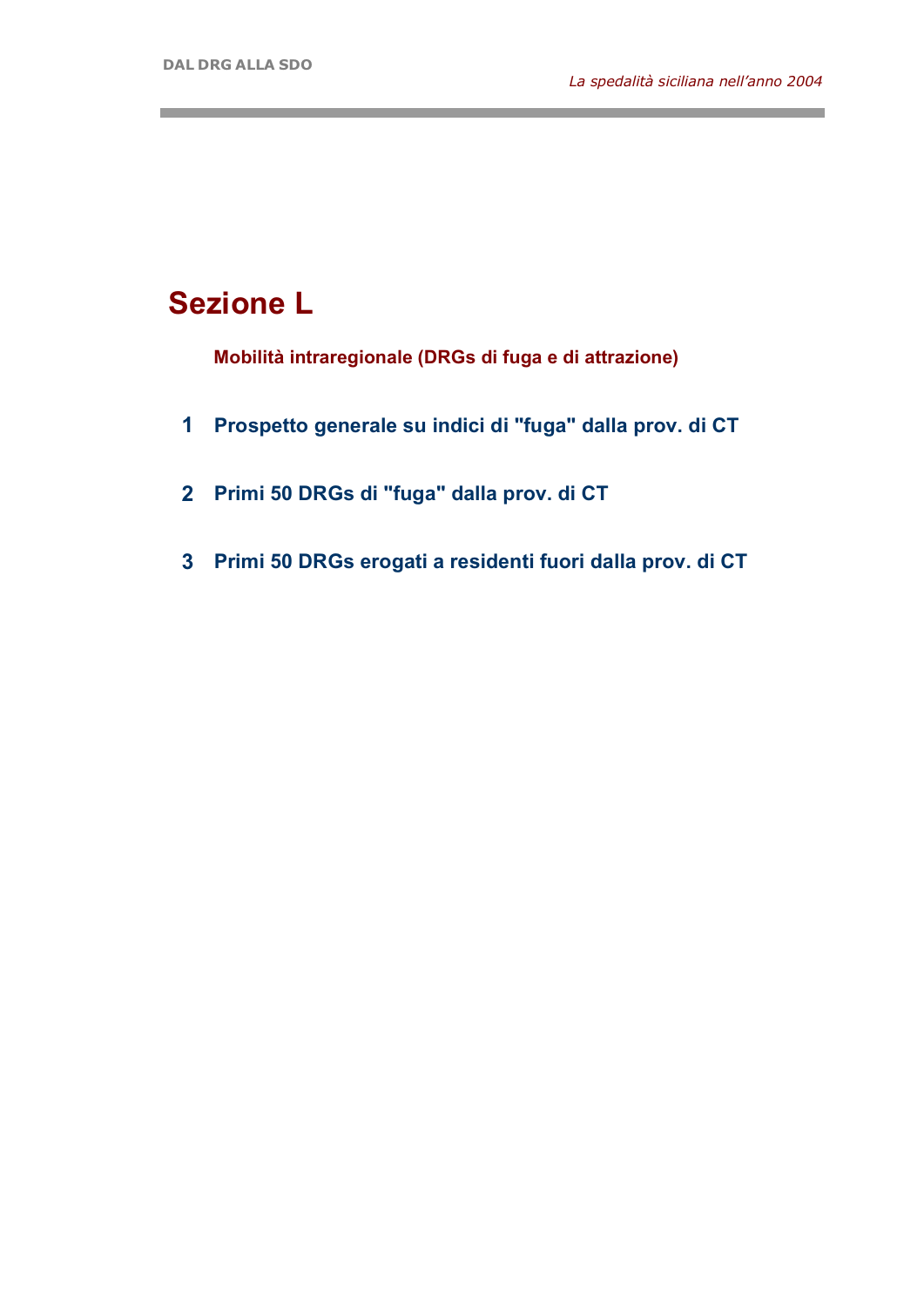|                         |                     |                  |                |                        |              | Indici di "fuga" dalla provincia di CATANIA |                                  |                   |                   |                              |   |                       |
|-------------------------|---------------------|------------------|----------------|------------------------|--------------|---------------------------------------------|----------------------------------|-------------------|-------------------|------------------------------|---|-----------------------|
| specifica               | specifica           |                  | AGRIGENTO      | <b>CALTANISSETTA</b>   | ENNA         | <b>MESSINA</b>                              | <b>PALERMO</b>                   | <b>RAGUSA</b>     | <b>SIRACUSA</b>   | TRAPANI                      |   | <b>TOTALI di fuga</b> |
|                         |                     |                  |                |                        |              |                                             |                                  |                   |                   |                              |   |                       |
|                         | DRGs md             |                  | 38             | 192                    | 1,229        | 4.353                                       | 336                              | 983               | 1,705             | 23                           |   | 8.859                 |
|                         | DRG <sub>s</sub> ch |                  | $\Rightarrow$  | 109                    | 207          | 2.458                                       | 117                              | 653               | 911               | 5                            |   | 4.470                 |
|                         | DRGs Tot            |                  | $\frac{48}{5}$ | 301                    | 1.436        | 6.811                                       | 453                              | 1.636             | 2.616             | 28                           |   | 13.329                |
| <b>Regime Ordinario</b> | DRG ch / tot        |                  | 20,8%          | 36,2%                  | 14,4%        | 36,1%                                       | 25,8%                            | 39,9%             | 34,8%             | 17,9%                        |   | 33,5%                 |
|                         | Peso medio          |                  | 1,00           | 1,23                   | 1,19         | 1,22                                        | 1,47                             | 1,06              | 1,02              | 1,28                         |   | 1,19                  |
|                         | Tariffa full        | $\mathsf \omega$ | 101.590,15     | Ψ<br>842.199,70<br>Ψ   | 5.358.460,75 | 20.094.786,65<br>Ψ                          | 1.916.343,80<br>Ψ                | 4.258.288,55<br>Ψ | 6.410.433,75<br>Ψ | 44.042,00<br>Ψ               | Ψ | 39.026.145,35         |
|                         |                     |                  |                |                        |              |                                             |                                  |                   |                   |                              |   |                       |
|                         | DRGs md             |                  | చ              | 200                    | 684          | 2.979                                       | 271                              | 611               | 467               | 12                           |   | 5.237                 |
|                         | DRG <sub>s</sub> ch |                  | 4              | 76                     | 122          | 750                                         | 99                               | 378               | 843               | $\sim$                       |   | 2.231                 |
| Day - Hospital          | DRGs Tot            |                  | 17             | 276                    | 806          | 3.729                                       | 327                              | 989               | 1.310             | $\overline{4}$               |   | 7.468                 |
|                         | DRGs ch / tot       |                  | 23,5%          | 27,5%                  | $15, 1\%$    | 20,1%                                       | 17,1%                            | 38,2%             | 64,4%             | 14,3%                        |   | 29,9%                 |
|                         | Peso medio          |                  | 0,74           | 0,79                   | 0,84         | 0,82                                        | 0,95                             | 0,73              | 0,72              | 0,69                         |   | 0,80                  |
|                         | Tariffa full        | Ψ                | 11.707,80      | Ψ<br>308.976,10<br>Ψ   | 701.140,85   | 4.485.135,25<br>Ψ                           | 316.540,00<br>Ψ                  | 1.160.260,65<br>Ψ | 1.790.988,45<br>Ψ | 9.444,90<br>$\mathsf \omega$ | Ψ | 8.784.194,00          |
|                         |                     |                  |                |                        |              |                                             |                                  |                   |                   |                              |   |                       |
|                         | DRGs md             |                  | 5              | 392                    | 1.913        | 7.332                                       | 607                              | 1.594             | 2.172             | 35                           |   | 14.096                |
|                         | DRG <sub>s</sub> ch |                  | $\overline{4}$ | 185                    | 329          | 3.208                                       | 173                              | 1.031             | 1.754             | $\overline{ }$               |   | 6.701                 |
| 114101                  | DRGs Tot            |                  | 89             | 577                    | 2.242        | 10.540                                      | 780                              | 2.625             | 3.926             | $\overline{4}$               |   | 20.797                |
|                         | DRGs ch / tot       |                  | 21,5%          | $32,1\%$               | 14,7%        | 30,4%                                       | 22,2%                            | 39,3%             | 44,7%             | 16,7%                        |   | 32.2%                 |
|                         | Tariffa full        | $\mathsf \Psi$   | 113.297,95     | Ψ<br>1.151.175,80<br>Ψ | 6.059.601,60 | 24.579.921,90<br>$\mathsf \omega$           | 2.232.883,80<br>$\mathsf \omega$ | 5.418.549,20<br>Ψ | 8.201.422,20<br>Ψ | 53.486,90<br>Ψ               | Ψ | 47.810.339,35         |

the control of the control of the control of the control of the control of the control of the control of the control of the control of the control of the control of the control of the control of the control of the control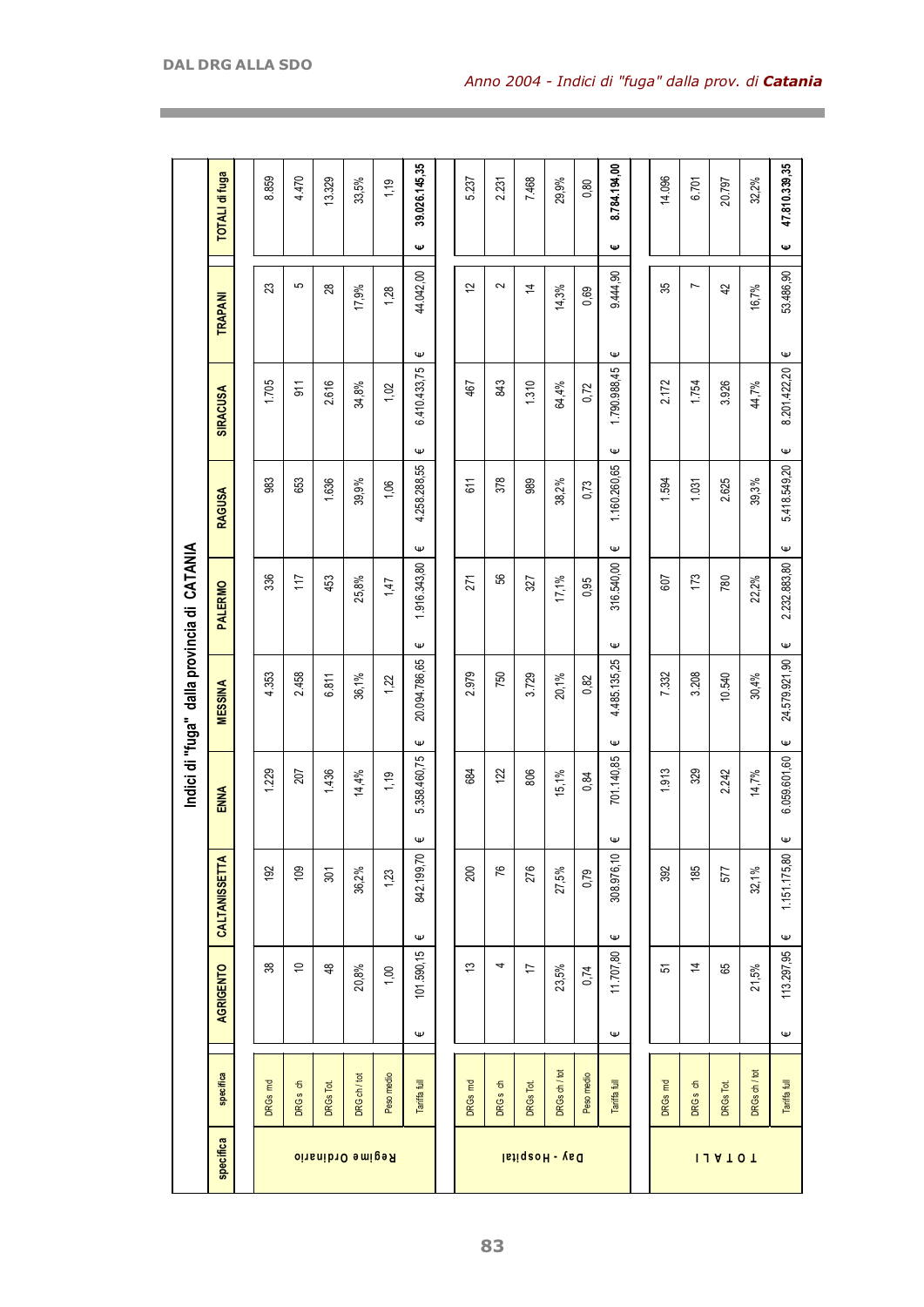| Progr                                | DRG              | <b>DESCRIZIONE</b>                                                                   | <b>NDC</b>     | <b>NC</b> |                  | Degenza Ordinaria |                  |              |          | Day Hospital |                  |              |
|--------------------------------------|------------------|--------------------------------------------------------------------------------------|----------------|-----------|------------------|-------------------|------------------|--------------|----------|--------------|------------------|--------------|
|                                      |                  |                                                                                      |                |           | Ricov.           | giornate          |                  | Tariffa      | Ricov.   | Accessi      |                  | Tariffa      |
|                                      | 243              | AFFEZIONI MEDICHE DEL DORSO                                                          | ∞              | Σ         | 553              | 3.983             | Ψ                | 1.155.659,80 | 115      | 224          | Ψ                | 50.968,45    |
| 2                                    | 410              | CHEMIOTERAPIA NON ASSOCIATA A DIAGNOSI SECONDARIA DI LEUCEMIA ACUTA                  | 17             | Σ         | 455              | 1.455             | Ψ                | 794.418,50   | 45       | 4.182        | Ψ                | 1.370.650,50 |
| S                                    | 462              | RIABILITAZIONE                                                                       | 23             | Σ         | 321              | 6.610             | Ψ                | 887.705,65   | က        | 9            | Ψ                | 9.356,55     |
| 4                                    | 209              | DI ARTI INFERIORI<br>NTERVENTI SU ARTICOLAZIONI MAGGIORI E REIMPIANTI                | $\infty$       | ပ         | 317              | 3.401             | Ψ                | 2.405.343,00 |          |              |                  |              |
| ص                                    | 391              | NEONATO NORMALE                                                                      | 15             | Σ         | 316              | 980               | Ψ                | 152.457,90   |          |              |                  |              |
| $\rm \omega$                         | $\frac{22}{373}$ | INTERVENTU SU GINOCCHIO SENZA CC                                                     | $\infty$       | $\circ$   | 313              | 1.303             | $\mathsf \omega$ | 808.624,80   | 89       | 74           | Ψ                | 177.779,20   |
| $\overline{ }$                       |                  | PARTO VAGINALE SENZA DIAGNOSI COMPLICANTI                                            | $\overline{4}$ | Σ         | 227              | 792               | Ψ                | 323.993,70   |          |              |                  |              |
| $\infty$                             | $\frac{23}{27}$  | E ULTRASUON<br>CALCOLOSI URINARIA; CON CC E/O LITOTRISSIA MEDIANT                    | Ξ              | Σ         | 204              | 628               | $\mathsf \Psi$   | 525.627,40   | 12       | 17           | Ψ                | 4.731,95     |
| ၜ                                    |                  | PARTO CESAREO SENZA CC                                                               | 4              | ပ         | 204              | 940               | Ψ                | 453.207.00   |          |              | Ψ                | 2.242,00     |
| $\tilde{=}$                          | 012              | MALATTIE DEGENERATIVE DEL SISTEMA NERVOSO                                            |                | Σ         | 169              | 565               | Ψ                | 745.412.75   | 106      | 205          | Ψ                | 45.239,00    |
| $\tilde{r}$                          | 256              | E DEL TESSUTO<br><b>ALTRE DIAGNOSI DEL SISTEMA MUSCOLO-SCHELETRICO</b><br>CONNETTIVO | $\infty$       | Σ         | 168              | 1.681             | $\mathsf \omega$ | 390.687,50   | 23       | 43           | $\mathsf \omega$ | 11.237,55    |
| 57                                   | 112              | ERCUTANEA<br>INTERVENTI SUL SISTEMA CARDIOVASCOLARE PER VIA P                        | 5              | ပ         | 163              | 808               | Ψ                | 963.485,25   |          |              | Ψ                | 5.887,15     |
| ಐ                                    | 316              | INSUFFICIENZA RENALE                                                                 | Ξ              | Σ         | 156              | 862               | $\mathsf \omega$ | 563.393,70   | 85       | 800          | $\mathsf \Psi$   | 92.055,00    |
| $\overline{4}$                       | 429              | DISTURBI ORGANICI E RITARDO MENTALE                                                  | 6Ļ             | Σ         | 156              | 1.349             | Ψ                | 473.621,55   | 26       | 45           | Ψ                | 9.410.70     |
| 15                                   | 430              | <b>PSICOSI</b>                                                                       | e)             | Σ         | 148              | 1.465             | Ψ                | 394.413.40   | 4        | 99           | Ψ                | 17.963,55    |
| $\frac{6}{5}$                        | 359              | MALIGNE; SENZA CC<br>INTERVENTI SU UTERO E ANNESSI NON PER NEOPLASIE                 | $\tilde{c}$    | ပ         | 146              | 574               | Ψ                | 321.896,10   | 33       | ౢ            | $\mathsf \omega$ | 79.942,50    |
| 17                                   | 184              | RATO DIGER. ETA' < 18<br>ESOFAGITE; GASTROENTERITE E MISCELLANEA M. APPA             | ဖ              | Σ         | 145              | 388               | Ψ                | 145.483,00   | 114      | 154          | Ψ                | 39.062,10    |
| $\overset{\infty}{\phantom{\alpha}}$ | 215              | INTERVENTI SU DORSO E COLLO; SENZA CC                                                | $\infty$       | ပ         | 141              | 1.131             | Ψ                | 433.494,50   | 22       | 27           | Ψ                | 66.222.60    |
| စ္                                   | 039              | ≦<br>INTERVENTI SUL CRISTALLINO CON O SENZA VITRECTOM                                | $\sim$         | ပ         | $\overline{131}$ | 222               | Ψ                | 203.395,95   | 565      | 624          | Ψ                | 1.007.479.75 |
| $\infty$                             | 203              | NEOPLASIE MALIGNE DELL'APPARATO EPATOBILIARE O DEL PANCREAS                          |                | Σ         | 128              | 442               | Ψ                | 310.765,90   | 25       | SS           | Ψ                | 14.576,80    |
| 21                                   | 254              | FRATTURE; DISTOR.; STIRAM.TI LUSSAZIONI BRACCIO; GAMBA; ECCETTO PIEDE<br>>17 SN CC   | $\infty$       | Σ         | 125              | 458               | Ψ                | 129.418,50   | 54       | ౚ            | $\mathsf \omega$ | 17.929,35    |
| $\boldsymbol{\mathcal{Z}}$           | 082              | NEOPLASIE DELL'APPARATO RESPIRATORIO                                                 | 4              | Σ         | 114              | 517               | Ψ                | 382.994,40   | Ξ        | ₽            | Ψ                | 4.166,70     |
| 23                                   | 183              | RATO DIGER. >17 SENZA<br>ESOFAGITE; GASTROENTERITE E MISCELLANEA M. APPA<br>CC       | ဖ              | Σ         | 110              | 427               | Ψ                | 143.512,70   | 151      | 233          | $\mathsf \omega$ | 50.467,80    |
|                                      | 245              | MALATTIE DELL'OSSO E ARTROPATIE SPECIFICHE; SENZA CC                                 | ∞              | Σ         | 110              | 873               | Ψ                | 210.562,75   | 24       | 45           | Ψ                | 10.046,25    |
| ম $ \mathbb{R} $ ধি                  | 450              | > 17 SENZA CC<br>AVVELENAMENTI ED EFFETTI TOSSICI DEI FARMACI; ETA'                  | 21             | Σ         | 107              | 324               | Ψ                | 130.863,45   |          |              |                  |              |
|                                      | 324              | CALCOLOSI URINARIA; SENZA CC                                                         | Ξ              | Σ         | 106              | 319               | Ψ                | 124.738,80   | 89       | 82           | Ψ                | 17.082.90    |
| 27                                   | 249              | MUSCOLO-SCHELETRICO<br>ASSISTENZA RIABILITATIVA PER MALATT IE DEL SISTEMA            | $\infty$       | Σ         | 104              | 838               | Ψ                | 171.204,25   | 34       | 146          | Ψ                | 41.610,00    |
| $\frac{8}{2}$                        | 467              | ALTRI FATTORI CHE INFLUENZANO LO STATO DI SALUTE                                     | 23             | Σ         | 104              | 558               | Ψ                | 146.731,30   | 227      | 507          | Ψ                | 132.453,75   |
| 29                                   | 127              | INSUFFICIENZA CARDIACA E SHOCK                                                       | 5              | Σ         | 103              | 670               | Ψ                | 286.284,40   | $\infty$ | 13           | Ψ                | 2.939,30     |
| $\infty$                             | 055              | <b>ALGOLA</b><br>MISCELLANEA DI INTERVENTI SU ORECCHIO; NASO BOCC                    | S              | $\circ$   | 102              | 218               | Ψ                | 161.975,95   | 99       | 61           | Ψ                | 106.293,60   |

the control of the control of the control of the control of the control of the control of the control of the control of the control of the control of the control of the control of the control of the control of the control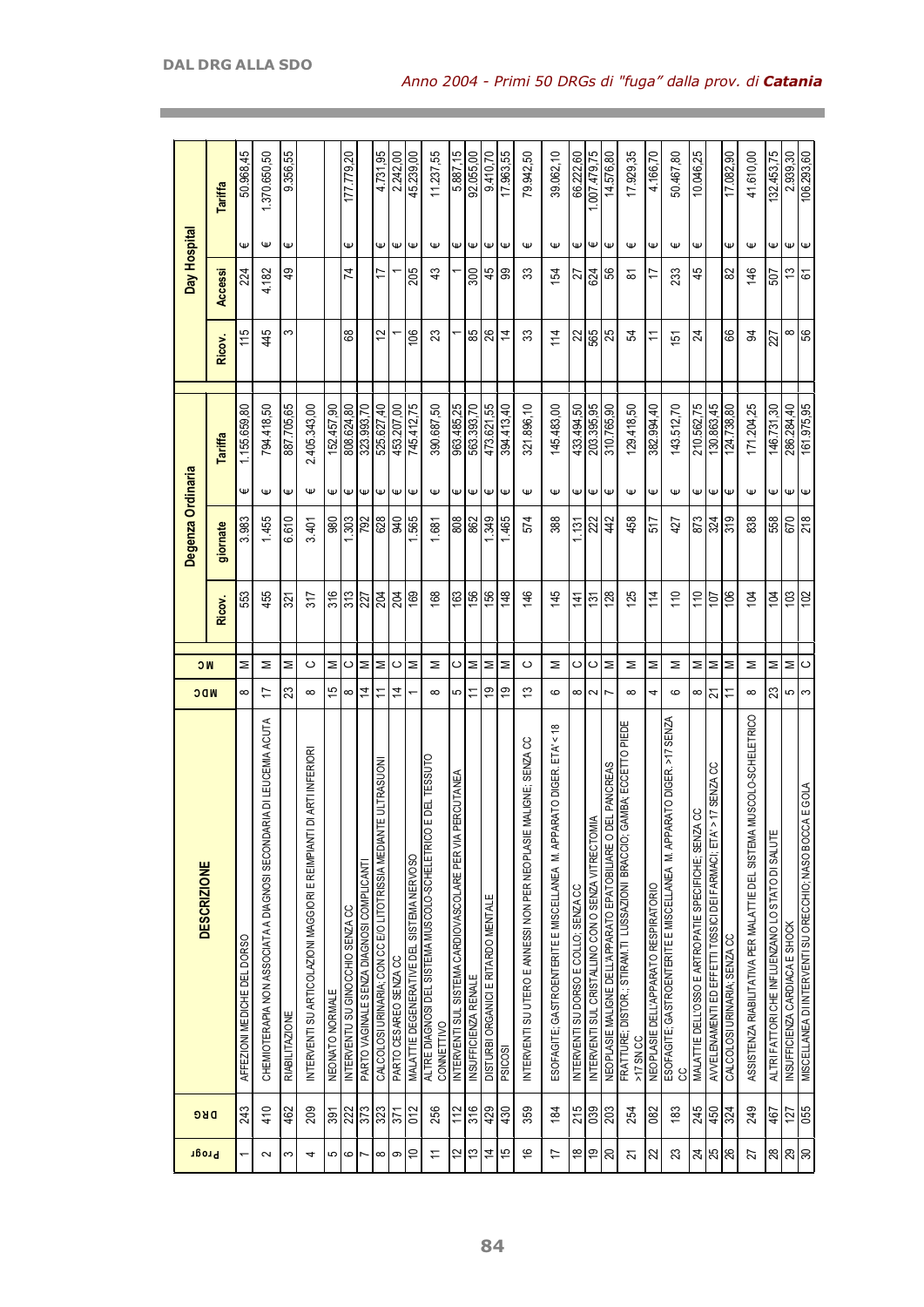| Progr          | DRG | <b>DESCRIZIONE</b>                                                                  | <b>NDC</b> | <b>NC</b> |                 | Degenza Ordinaria |   |                |                      | Day Hospital   |                |              |
|----------------|-----|-------------------------------------------------------------------------------------|------------|-----------|-----------------|-------------------|---|----------------|----------------------|----------------|----------------|--------------|
|                |     |                                                                                     |            |           | Ricov.          | giornate          |   | <b>Tariffa</b> | Ricov.               | Accessi        |                | Tariffa      |
| స్             | 494 | ZE, SENZA<br>COLECIST ECTOMIA LAPAROSCOPICA SENZA COMPLICAN<br><b>ESPLORAZIONE</b>  | Ľ          | ပ         | 102             | 420               | Ψ | 252.646,80     |                      |                |                |              |
| 32             | 098 | BRONCHITE E ASMA: ETA' < 18                                                         | 4          | Σ         | $\frac{100}{2}$ | 376               | Ψ | 131.461.00     | 28                   | 47             | Ψ              | 11.296,45    |
| 33             | 290 | INTERVENTI SULLA TIROIDE                                                            | S          | ပ         | 99              | 241               | Ψ | 230.982,05     | ς                    | ς              | Ψ              | 7.113,60     |
| श्र            | 139 | SENZA CC<br>ARITMIA E ALTERAZIONI DELLA CONDUZIONE CARDIACA;                        | 5          | Σ         | 8               | 251               | Ψ | 142.718,50     | 34                   | 50             | $\mathsf \Psi$ | 11.590,00    |
| 35             | 014 | MALATTIE CEREBROVASCOLARI SPECIFICHE ECCETTO ATTACCO ISCHEMICO<br>TRANSIT           |            | Σ         | 95              | 879               | Ψ | 331.664,00     | S                    | ς              | Ψ              | 681,15       |
| 86             | 225 | INTERVENTI SUL PIEDE                                                                | $\infty$   | ပ         | 92              | 408               | Ψ | 194.446,00     | $\overset{\circ}{=}$ | 57             | Ψ              | 38.919,60    |
| 22             | 298 | DEL METABOLISMO<br>DISTURBI DELLA NUTRIZIONE E MISCELLANEA DI DISTURBI<br>ETA' < 18 | ă          | Σ         | ၼ               | 510               | Ψ | 147.491,30     | 104                  | 185            | Ψ              | 43.586,00    |
| $\frac{8}{3}$  | 035 | ALTRE MALATTIE DEL SISTEMA NERVOSO; SENZA CC                                        |            | Σ         | ౚ               | 2.247             | Φ | 623.354,85     | 88                   | 190            | Ψ              | 45.463,20    |
| 89             | 379 | MINACCIA DI ABORTO                                                                  | 4          | Σ         | $\frac{8}{2}$   | 259               | Ψ | 137.233,20     | 4                    | ဖ              | Ψ              | 1.641,60     |
| $\overline{a}$ | 009 | MALATTIE E TRAUMATISMI DEL MIDOLLO SPINALE                                          |            | Σ         | 77              | 354               | Ψ | 502.333.40     | 36                   | <b>SO</b>      | Ψ              | 41.256,60    |
| 4              | 070 | $\frac{8}{10}$<br>OTITE MEDIA E INFEZIONI ALTE VIE RESPIRATORIE; ETA <              | S          | Σ         | 77              | 220               | Ψ | 90.242.40      | 25                   | $\overline{a}$ | Ψ              | 10.032,00    |
| 42             | 034 | ALTRE MALATTIE DEL SISTEMA NERVOSO; CON CC                                          |            | Σ         | 22              | 2.761             | Ψ | 793.938,75     | 2                    | 4              | Ψ              | 1.094,40     |
| $\frac{3}{2}$  | 247 | SEGNI E SINTOMI RELATIVI AL SISTEMA MUSCOLO-SCHELETRICO E AL TESSUTO<br>CONNETTIVO  | $^{\circ}$ | Σ         | 20              | 801               | Ψ | 169.691,85     | ഇ                    | 25             | Ψ              | 5.961,25     |
| 4              | 036 | INTERVENTI SULLA RETINA                                                             | 2          | ပ         | 89              | 192               | Ψ | 81.914,55      | $\frac{6}{5}$        | 17             | Ψ              | 43.213,60    |
| 45             | 231 | ESCISSIONE LOCALE E RIMOZIONE DI MEZZI DI FISSAGGIO INTRAMIDOLLARE<br>ECCETTO ANCA  | $\infty$   | ပ         | 5               | 360               | Ψ | 146.193,60     | 57                   | 6              | Ψ              | 112.791,60   |
| \$             | 088 | MALATTIA POLMONARE CRONICA OSTRUTTIVA                                               | 4          | Σ         | 88              | 454               | Ψ | 159.044.25     | 20                   | 57             | Ψ              | 11.100.75    |
| $\ddot{4}$     | 144 | ALTRE DIAGNOSI RELATIVE ALL'APPARATO CIRCOLATORIO CON CC                            | 5          | Σ         | 61              | 493               | Ψ | 225.053,10     | ო                    | ဖ              | $\mathsf \Psi$ | 1.635,90     |
| \$             | 389 | NEONATI A TERMINE CON AFFEZIONI MAGGIORI                                            | 으          | Σ         | 61              | 355               | Ψ | 107.612,20     |                      |                |                |              |
| \$             | 042 | ш<br>RETINA; IRIDE<br>INTEVENTI SULLE STRUTTURE INTRAOCULARI ECCETTO<br>CRISTALLINO | $\sim$     | ပ         | 8               | 225               | Ψ | 136.138,80     | 35                   | 으              | Ψ              | 81.229,75    |
| 50             | 162 | 7 SENZA CC<br>INTERVENTI PER ERNIA INGUINALE E FEMORALE; ETA' >                     | ဖ          | ပ         | 8               | 162               | Ψ | 97.623,90      | 29                   | 76             | Ψ              | 109.023,90   |
|                |     | Altri DRGs                                                                          |            |           | 6.111           | 39.248            | Ψ | 19.882.987,00  | 4.570                | 10.024         | Ψ              | 4.818.767,65 |
|                |     | TOTALI                                                                              |            |           | 13.329          | 87.997            | Ψ | 39.026.145,35  | 7.468                | 18.361         | Ψ              | 8.784.194,00 |

the control of the control of the control of the control of the control of

and the control of the control of the control of the control of the control of the control of the control of the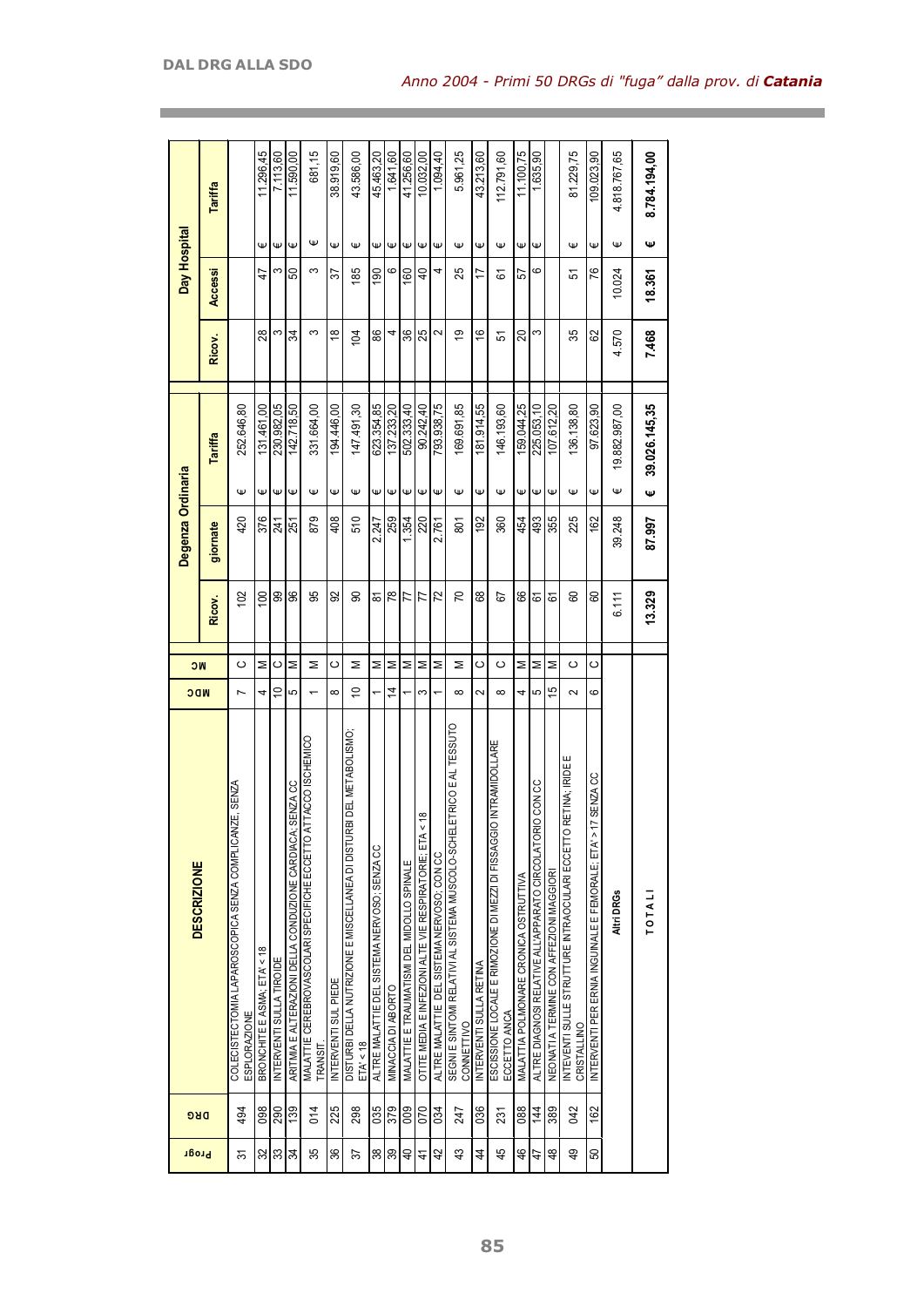| Progr                                                                                                                                                                                                                                                                                                                                                                                                                                                                                                                                                                                                                                                                                   | <b>DRG</b>      | <b>DESCRIZIONE</b>                                                             | <b>NDC</b>     | <b>NC</b> |                 | Ricovero in Regime Ordinario |                  |              |               |                   |                  | Ricovero in Regime di Day-Hospital |
|-----------------------------------------------------------------------------------------------------------------------------------------------------------------------------------------------------------------------------------------------------------------------------------------------------------------------------------------------------------------------------------------------------------------------------------------------------------------------------------------------------------------------------------------------------------------------------------------------------------------------------------------------------------------------------------------|-----------------|--------------------------------------------------------------------------------|----------------|-----------|-----------------|------------------------------|------------------|--------------|---------------|-------------------|------------------|------------------------------------|
|                                                                                                                                                                                                                                                                                                                                                                                                                                                                                                                                                                                                                                                                                         |                 |                                                                                |                |           | N. Ricov.       | degenza<br>99                |                  | Tariffa      | N. Ricov.     | <b>N. Accessi</b> |                  | Tariffa                            |
| $\overline{ }$                                                                                                                                                                                                                                                                                                                                                                                                                                                                                                                                                                                                                                                                          | 410             | RIA DI LEUCEMIA ACUTA<br>CHEMIOTERAPIA NON ASSOCIATA A DIAGNOSI SECONDA        | 17             | Σ         | 1.962           | 5.098                        | Ψ                | 3.398.506,25 | 721           | 3.873             | Ψ                | 1.269.375,75                       |
| $\sim$                                                                                                                                                                                                                                                                                                                                                                                                                                                                                                                                                                                                                                                                                  | 112             | ERCUTANEA<br>INTERVENTI SUL SISTEMA CARDIOVASCOLARE PER VIA P                  | 5              | ပ         | .240            | 4.32                         | Ψ                | 7.214.525,15 | 29            | ஜ                 | Ψ                | 170.727,35                         |
| S                                                                                                                                                                                                                                                                                                                                                                                                                                                                                                                                                                                                                                                                                       | 125             | MALATTIE CARDIOVASCOLARI ECCETTO INFARTO MIOCARDICO ACUTO; CON                 | 5              | Σ         | 1.091           | 2.881                        | $\mathsf \omega$ | 1.794.008,50 | S             | S                 | $\mathsf \omega$ | 1.285,35                           |
| 4                                                                                                                                                                                                                                                                                                                                                                                                                                                                                                                                                                                                                                                                                       |                 | INTERVENTI SULLA TIROIDE                                                       | $\tilde{=}$    | ပ         | 21              | 3.616                        | Ψ                | 2.001.772,55 | က             | ς                 | Ψ                | 7.113,60                           |
| S                                                                                                                                                                                                                                                                                                                                                                                                                                                                                                                                                                                                                                                                                       | ន្ល $\vert$ ន្ល | NEONATO NORMALE                                                                | 15             | Σ         | 730             | 2.523                        | Ψ                | 349.532,55   |               |                   |                  |                                    |
| $\circ$                                                                                                                                                                                                                                                                                                                                                                                                                                                                                                                                                                                                                                                                                 | 359             | MALIGNE; SENZA CC<br>INTERVENTI SU UTERO E ANNESSI NON PER NEOPLASIE           | చ              | ပ         | 661             | 3.700                        | $\mathsf \omega$ | 1.531.130,20 | 88            | 138               | $\mathsf \omega$ | 208.335,00                         |
| Ľ                                                                                                                                                                                                                                                                                                                                                                                                                                                                                                                                                                                                                                                                                       | 371             | PARTO CESAREO SENZA CC                                                         | $\overline{4}$ | ပ         | 528             | 2.843                        | Ψ                | 1.209.785,10 |               |                   |                  |                                    |
| $\infty$                                                                                                                                                                                                                                                                                                                                                                                                                                                                                                                                                                                                                                                                                | 467             | ALTRI FATTORI CHE INFLUENZANO LO STATO DI SALUTE                               | 23             | Σ         | 425             | 1.830                        | Φ                | 572.860,45   | 474           | 649               | Ψ                | 167.231,35                         |
| တ                                                                                                                                                                                                                                                                                                                                                                                                                                                                                                                                                                                                                                                                                       | 430             | <b>PSICOSI</b>                                                                 | é,             | Σ         | 403             | 4.022                        | Ψ                | 1.094.989,95 | 134           | 599               | $\mathsf \omega$ | 108.688,55                         |
| $\Rightarrow$                                                                                                                                                                                                                                                                                                                                                                                                                                                                                                                                                                                                                                                                           | 158             | INTERVENTI SU ANO E STOMA; SENZA CC                                            | ا ت            | ပ         | 386             | 1.154                        | Ψ                | 625.901,80   | 209           | 228               | €                | 341.151,65                         |
| $\mathrel{\mathop{\mathrel{\mathop{\scriptstyle\mathop{\scriptstyle\mathop{\scriptstyle\mathop{\scriptstyle\mathop{\scriptstyle\mathop{\scriptstyle\mathop{\scriptstyle\mathop{\scriptstyle\mathop{\scriptstyle\mathop{\scriptstyle\mathop{\scriptstyle\mathop{\scriptstyle\mathop{\scriptstyle\mathop{\scriptstyle\mathop{\scriptstyle\mathop{\scriptstyle\mathop{\scriptstyle\mathop{\scriptstyle\mathop{\scriptstyle\mathop{\scriptstyle\mathop{\scriptstyle\mathop{\scriptstyle\mathop{\scriptstyle\mathop{\scriptstyle\mathop{\scriptstyle\mathop{\scriptstyle\mathop{\scriptstyle\mathop{\scriptstyle\mathop{\scriptstyle\mathop{\scriptstyle\mathop{\cal F}}}}}}}}}}}}}\math>}}$ | 039             | INTERVENTI SUL CRISTALLINO CON O SENZA VITRECTOMIA                             | $\sim$         | $\circ$   | 368             | 938                          | $\mathsf \Psi$   | 649.230,95   | 1.024         | <b>258</b>        | $\mathsf \omega$ | 824.162,45                         |
| $\overline{c}$                                                                                                                                                                                                                                                                                                                                                                                                                                                                                                                                                                                                                                                                          | 373             | PARTO VAGINALE SENZA DIAGNOSI COMPLICANTI                                      | $\overline{4}$ | Σ         | 360             | .391                         | Ψ                | 520.281,75   |               |                   | Ψ                | 292,60                             |
| ಐ                                                                                                                                                                                                                                                                                                                                                                                                                                                                                                                                                                                                                                                                                       | 316             | INSUFFICIENZA RENALE                                                           | $\overline{r}$ | Σ         | 331             | 2.348                        | Ψ                | .191.435,85  | 163           | 475               | $\mathsf \omega$ | 145.753,75                         |
| $\overline{4}$                                                                                                                                                                                                                                                                                                                                                                                                                                                                                                                                                                                                                                                                          | 183             | RATO DIGER. >17 SENZA<br>ESOFAGITE; GASTROENTERITE E MISCELLANEA M. APPA<br>co | $\circ$        | Σ         | 298             | 1.489                        | $\mathsf \omega$ | 434.467,30   | 363           | 496               | $\mathsf \omega$ | 07.433,60                          |
| 45                                                                                                                                                                                                                                                                                                                                                                                                                                                                                                                                                                                                                                                                                      | 131             | MALATTIE VASCOLARI PERIFERICHE; SENZA CC                                       | 5              | Σ         | 279             | 1.472                        | ₩                | 595.205,40   | æ             | 265               |                  | 56.895,50                          |
| $\frac{6}{5}$                                                                                                                                                                                                                                                                                                                                                                                                                                                                                                                                                                                                                                                                           | 243             | AFFEZIONI MEDICHE DEL DORSO                                                    | $\infty$       | Σ         | 278             | 1.218                        | $\mathsf \omega$ | 447.420,55   | 113           | 206               | $\psi   \psi$    | 47.120,00                          |
| ₽                                                                                                                                                                                                                                                                                                                                                                                                                                                                                                                                                                                                                                                                                       | 494             | COLECIST ECTOMIA LAPAROSCOPICA SENZA COMPLICANZE, SENZA<br>ESPLORAZIONE        | $\overline{ }$ | ပ         | 268             | 1.058                        | $\mathsf \omega$ | 660.554,00   | S             | S                 | $\mathsf \omega$ | 4.966,60                           |
| $\overset{\circ}{\approx}$                                                                                                                                                                                                                                                                                                                                                                                                                                                                                                                                                                                                                                                              | 119             | LEGATURA E STRIPPING DI VENE                                                   | 5              | ပ         | 257             | 905                          | Ψ                | 462.623,40   | 52            | 237               | ₩                | 254.237,10                         |
| 67                                                                                                                                                                                                                                                                                                                                                                                                                                                                                                                                                                                                                                                                                      | 462             | <b>RIABILITAZIONE</b>                                                          | 23             | Σ         | 247             | .691<br>.<br>د               | Ψ                | .086.696,45  | 33            | <b>1.330</b>      | $\mathsf \omega$ | 253.963,50                         |
| $ g $ ಸ                                                                                                                                                                                                                                                                                                                                                                                                                                                                                                                                                                                                                                                                                 | $\frac{162}{2}$ | 7 SENZA CC<br>INTERVENTI PER ERNIA INGUINALE E FEMORALE; ETA' >                | ဖ              | ပ         | ន្លៀន           | 779                          | $\mathsf \omega$ | 390.752,10   | 52            | Z                 | $\psi \psi$      | 86.164,05                          |
|                                                                                                                                                                                                                                                                                                                                                                                                                                                                                                                                                                                                                                                                                         | 012             | MALATTIE DEGENERATIVE DEL SISTEMA NERVOSO                                      |                | Σ         |                 | 5.095                        | $\mathsf \omega$ | 407.620.70   | ౚ             | 300               |                  | 69.796.50                          |
|                                                                                                                                                                                                                                                                                                                                                                                                                                                                                                                                                                                                                                                                                         | 311             | INTERVENTI PER VIA TRANSURETRALE; SENZA CC                                     | $\overline{1}$ | ပ         | $\overline{22}$ | 1.024                        | $\mathsf \omega$ | 440.048,55   | 5             | Ձ                 | $\mathsf \Psi$   | 111.603,15                         |
| ଧ ଅ                                                                                                                                                                                                                                                                                                                                                                                                                                                                                                                                                                                                                                                                                     | 015             | <b>CEREBRAL</b><br>ATTACCO ISCHEMICO TRANSITORIO E OCCLUSIONI PREO             |                | Σ         | 216             | 758                          | $\mathsf \omega$ | 447.643,80   | $\frac{4}{5}$ | F                 | $\mathsf \omega$ | 16.970,80                          |
| $ \mathfrak{A} $ ಇ                                                                                                                                                                                                                                                                                                                                                                                                                                                                                                                                                                                                                                                                      | 106             | BYPASS CORONARICO CON CATETERISMO CARDIACO                                     | 5              | ပ         | 212             | 3.440                        | Ψ                | 2.845.440,00 |               |                   |                  |                                    |
|                                                                                                                                                                                                                                                                                                                                                                                                                                                                                                                                                                                                                                                                                         | 127             | INSUFFICIENZA CARDIACA E SHOCK                                                 | မာ             | Σ         | 208             | 1.777                        | Ψ                | 573.254,70   | 45            | 88                | Ψ                | 19.896,80                          |
| 26                                                                                                                                                                                                                                                                                                                                                                                                                                                                                                                                                                                                                                                                                      | 367             | NEOPLASIE MALIGNE DELL'APPARATO RIPRODUTTIVO FEMMINILE; SENZA CC               | 13             | Σ         | 204             | 749                          | $\mathsf \omega$ | 355.170,80   | 9             | 55                | $\mathsf \omega$ | 5.270,30                           |
|                                                                                                                                                                                                                                                                                                                                                                                                                                                                                                                                                                                                                                                                                         | 323             | <b>EULTRASUON</b><br>CALCOLOSI URINARIA; CON CC E/O LITOTRISSIA MEDIAN         | $\overline{1}$ | Σ         | 199             | 705                          | Ψ                | 463.639,90   | 55            | 109               | Ψ                | 30.340,15                          |
| $\frac{1}{2}$  ଞ୍ଜ ଞ୍ଜ                                                                                                                                                                                                                                                                                                                                                                                                                                                                                                                                                                                                                                                                  | 409             | <b>RADIOTERAPIA</b>                                                            | 17             | ∣≅        | 199             | 2.482                        | $\mathsf \omega$ | 706.456,10   | 15            | ಜ                 | $\mathsf \omega$ | 8.966,10                           |
|                                                                                                                                                                                                                                                                                                                                                                                                                                                                                                                                                                                                                                                                                         | 060             | TONSILLECTOMIA E/O ADENOIDECTOMIA; ETA' < 18                                   | ∞              | $\circ$   | 196             | 412                          | Ψ                | 124.965,85   | ន             | <b>129</b>        | $\mathsf \omega$ | 32.062,50                          |
|                                                                                                                                                                                                                                                                                                                                                                                                                                                                                                                                                                                                                                                                                         | 107             | BYPASS CORONARICO SENZA CATETERISMO CARDIACO                                   | မာ             | $\circ$   | 195             | .684<br>نہ                   | $\mathsf \Psi$   | 2.400.452,40 |               |                   |                  |                                    |

and the control of the control of the control of the control of the control of the control of the control of the